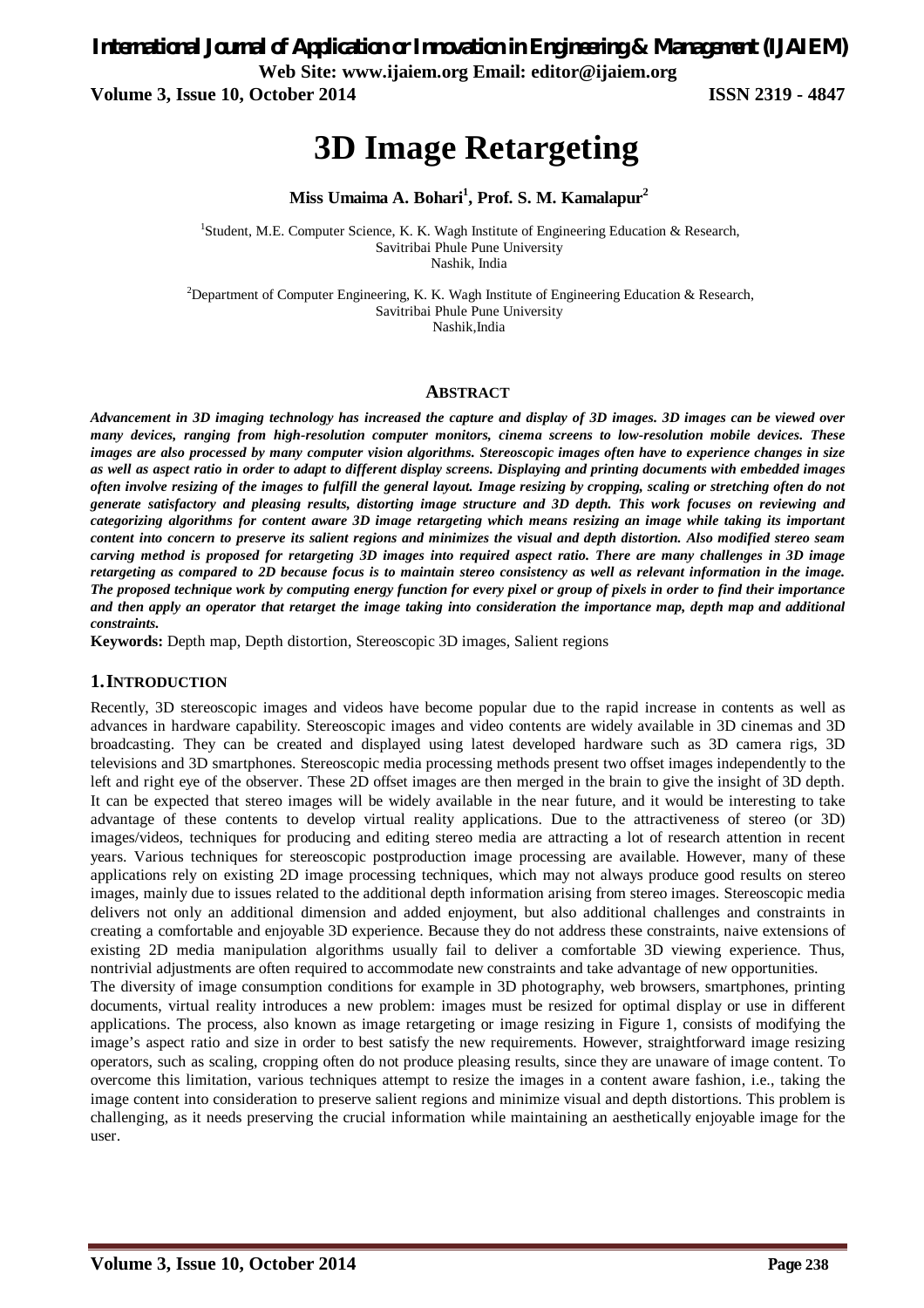# *International Journal of Application or Innovation in Engineering & Management (IJAIEM)*

**Web Site: www.ijaiem.org Email: editor@ijaiem.org**

**Volume 3, Issue 10, October 2014 ISSN 2319 - 4847**



**Figure 1** An example of image retargeting. From left to right: original image, resized using seam carving [3], scaling, and cropping

Motivated by the persuasive applications and the challenges related to the problem, researchers have proposed several techniques for automatic retargeting of images, and the topic is still a subject of ongoing research. Solutions have been contributed by the computer vision, computer graphics, and human-computer interaction communities. Main two classes of algorithms for retargeting have emerged. Discrete methods for single image retargeting, such as seam carving [3] or shift map [6], remove and shift pixels in the image. Continuous methods [7], [8] warp a quad mesh based on image content. The seam carving algorithm works by iteratively computing a seam with minimal visual distortion in the image and removing it. A seam is defined to be a connected path in the image from top to bottom or left to right. An energy function is used to evaluate the importance of each pixel in the image and the optimal seam is chosen which contains the pixels with the lowest overall energy. Each seam can then be removed or duplicated to reduce or extend the size of the image by one column or row. This paper introduces the basics of image retargeting in section 1. Section 2 emphasizes summarizing and categorizing recent work from the image retargeting literature. This review mainly refers to techniques that are applicable to the retargeting of 3D images while some approaches related to 2D images are also highlighted. Modified stereo seam carving methods for 3D image retargeting is proposed in section 3 which will reduce the limitations of existing seam carving methods and will produce better quality results. Section 4 is based on 3D image datasets and section 5 gives conclusion.

## **2.RETARGETING TECHNIQUES**

Many algorithms have been proposed in the last decade for retargeting digital images. These algorithms attempt to change the aspect ratio of an image or a video in a way that does not distort the proportions of the important objects in the image. The various algorithms differ in how they determine the importance of different pixels in the image and in how they use this information.

### **2.1 2D Image Retargeting**

Currently, various image retargeting algorithms have been proposed for image resizing. Traditional scaling and cropping methods can easily cause significant distortions or information loss in images. Due to this many content aware retargeting methods such as Segmentation, Non-homogeneous warping, Seam-Carving, Scale-and-Stretch, Multi-operator, Shift-maps, Streaming and Energy-based deformation gained attention in recent years. These algorithms can be applied to each left and right 3D stereoscopic images in order to resize them in appropriate aspect ratio. But retargeting each image independently will distort the geometric structure and hence will harm the perception of the 3D structure of the scene. Hence modified retargeting algorithms are needed to process stereoscopic images preserving their geometric structure and depth information.

### **2.2 3D Image Retargeting**

Image retargeting algorithms can be classified as discrete or continuous. Discrete approaches remove or insert pixels (or patches) judiciously to preserve content, while continuous solutions optimize a mapping (warp) from the source media size to the target size, constrained on its important regions and acceptable deformations. All 3D retargeting techniques proposed in literature generalizes available 2D retargeting techniques. But there are many challenges in extending 2D techniques over 3D images due to their complex nature and requirement of consistency between the stereo views to preserve the depth information.

### **2.2.1 Discrete Methods**

In the discrete methods, a stereoscopic image is resized mainly by cropping or seam carving. Niu *et al.* [16] proposed an esthetics-based cropping method in which an input image pair is optimally cropped and then rescaled such that the aesthetic value defined according to the principles of stereoscopic photography is maximized. Although this method performs well in most cases, it is unsuitable for the case in which visually salient contents are located near the borders of images. Mansfield et al. [2] extended seam carving to scene carving and showed that scene carving is definitely scene consistent. They resized images with the additional information of a relative depth map provided by the user.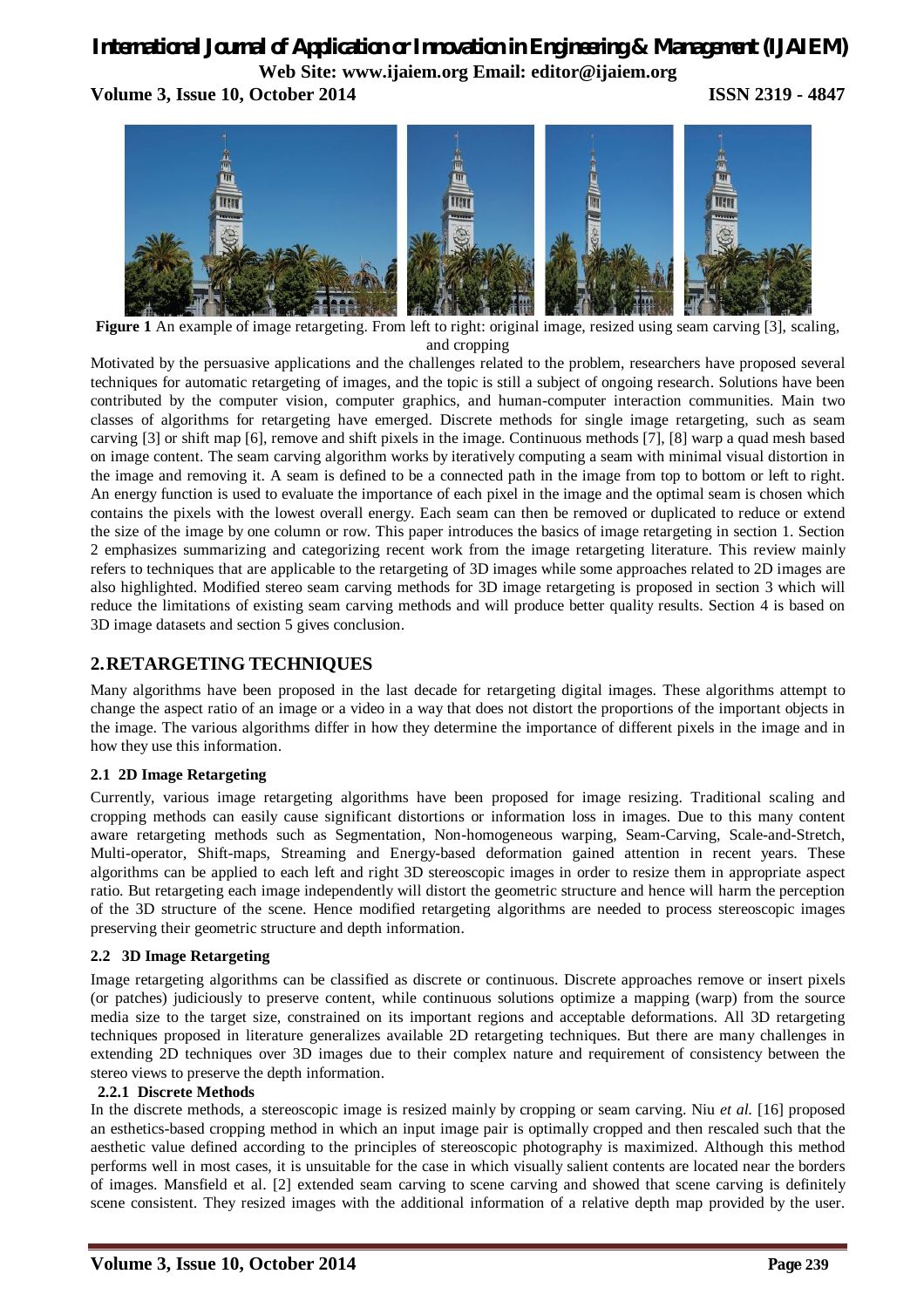## *International Journal of Application or Innovation in Engineering & Management (IJAIEM)* **Web Site: www.ijaiem.org Email: editor@ijaiem.org Volume 3, Issue 10, October 2014 ISSN 2319 - 4847**

With this depth map, the image is segmented into several depth layers containing either the background or the objects of the image. In the result, the objects keep their depth ordering, but may be rearranged with regard to the scene consistency. This also includes the introduction of occlusions into the image, as the salient objects are not allowed to be distorted. Utsugi *et al.* [14] also extended the 2D image seam-carving technique [3] to 3D stereoscopic images. In these methods, a pair of one pixel-wide seam with minimal significance in the left and right images is iteratively and simultaneously removed to resize the input images to the desired aspect ratio. However, preserving the geometric consistency of the output image pair is not discussed in their work. Birklbauer and Bimber [15] proposed a method for light-field retargeting that preserves the angular consistency in images. Their algorithm converts a stack of images into a light-field representation in which seam carving is performed. The retargeted light field is then mapped back to retargeted individual images. They avoid the need to recover explicit 3D information, but it is not specified how they deal with occlusions. Most recently, another seam carving algorithm for reducing the width of stereo images was presented by Basha et al. [1]. It together uses the information provided by both left and right stereo views and disparity map for the computation of the energy map. A pair of one pixel wide seams with minimum importance in the left and right images is iteratively and simultaneously carved to resize the input images to the preferred aspect ratio. Errors in the disparity map affect the depth distortion scores as well as the visual appearance of the images. The effect of these errors becomes more significant as more seams are removed.

### **2.2.2 Continuous Methods**

Continuous methods optimizes warping using several deformation and smoothness constraints work better for images containing dense information. Chang et al. [12] proposed a content-aware display adaptation method that simultaneously resizes a stereoscopic 3D image to the target resolution and adapts its depth to the comfort zone of the display while maintaining the perceived shapes of important objects. This is done by detecting and matching a sparse set of feature points which are then used to define a warping field according to the target display parameters. Here the disparities and shapes of object in the high-significance layers are preserved, whereas the low-significance regions are squeezed or stretched out. Scene-warping method proposed by Lee et al. [13] combine the layer based approach [2] and the warping-based approach [12]. Each of the input stereo images is decomposed into multiple layers according to color and depth information. Each layer is then warped by its own mesh deformation, and the warped layers are composed together to form the resized images. Both methods [12], [13] do not discuss the geometric consistency of their method. Also how they deal with occlusions between the left and right views is not specified. Niu *et al.* [17] and Zhang *et al.*  [18] proposed to extract and preserve foreground objects in warping. The assumption was based on the fact that users are more interested in foreground objects. These two methods can preserve the shapes of foreground objects properly. However, the problem of over constraining may make the methods incompatible for images/videos that contain visually salient content in the background.

## **3.PROPOSED WORK**

Proposed work extends the seam carving technique proposed by Basha et al. [1]. In that the main limitation was related to using inappropriate disparity map for stereoscopic images which produces erroneous results with occluded pixels.





To overcome this modified disparity map [5] will be used. The idea of proposed work is shown in Figure 2 in which modified disparity map is considered which will detect and handle occlusions. Stereo seam carving will be performed over stereoscopic images using modified disparity map which will simultaneously carve a pair of seams in both images while minimizing distortion in appearance and depth to obtain retargeted stereo images.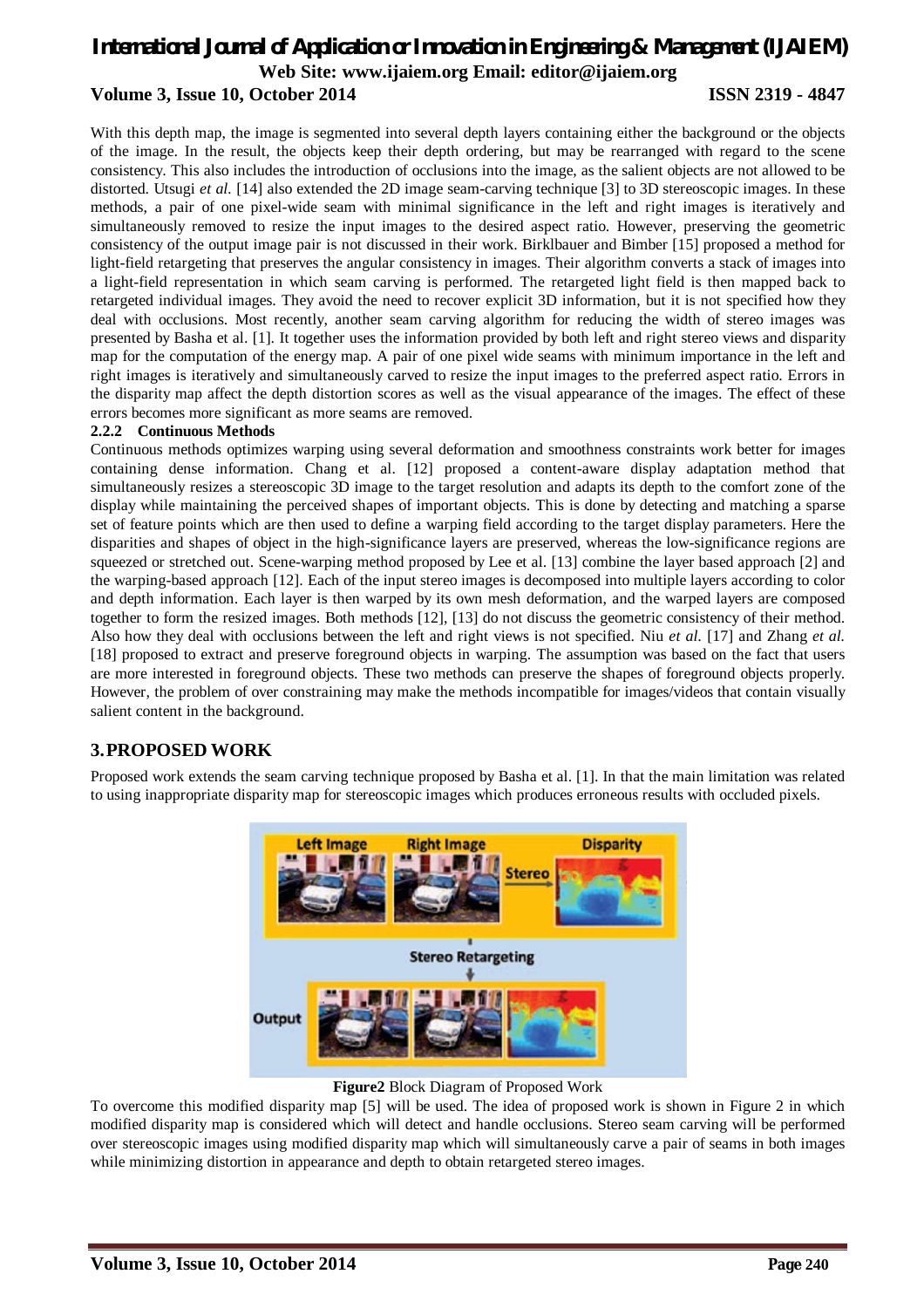# *International Journal of Application or Innovation in Engineering & Management (IJAIEM)* **Web Site: www.ijaiem.org Email: editor@ijaiem.org**

# **Volume 3, Issue 10, October 2014 ISSN 2319 - 4847**

#### **3.1 Stereo Seam Carving Energy Function**

The energy function of the stereo seam carving method consists of an intensity term and a 3D geometry term. Removing a seam's pixel from each image in the stereo pair has the local effect of creating new neighboring pixels in the target image. The resulting gradients in the retargeted left and right images depend on the seam pixel in the previous row, denoted by  $j^{\pm}$  and  $j^{\pm}$  *R*, respectively. The energy function is defined (w.r.t. the left image) in accordance with the seam pixel in the previous row,  $j^{\pm}$  (which is short for  $j^{\pm}$ ).

$$
F_{\text{total}}(i,j,j^{\pm}) = F_{\text{intensity}}(i,j,j^{\pm}) + \alpha F_{\text{3D}}(i,j,j^{\pm}) \tag{1}
$$

Here  $\alpha$  control the relative impact of each of the terms.

### **3.1.1 Appearance Energy**

The appearance distortion  $E_{\text{intensity}}(i, j, j^{\pm})$  is taken to be the sum of the energy terms,  $E_L$  and  $E_R$ , for removing a pair of coupled pixels from the left and right images. That is,

$$
F_{\text{intensity}}(j, j, j^{+}) = F_{L}(i, j, j^{+}) + F_{R}(i, j_{R}, j^{+}_{R})
$$
\n(2)

#### **3.1.2 Depth Energy**

The computed depth map provides valuable cues for seam selection, and a 3D forward energy term  $E<sub>D</sub>$  is used to minimize the disparity distortion. The total forward 3D energy is a weighted sum of three components:

$$
E_{3D}(i, j, j^{\pm}) = E_D(i, j, j^{\pm}) + \beta |D_n(i, j)| + \gamma G(i, j)
$$
 (3)

### **4.DATASETS**

The stereo datasets which will be considered in proposed work are *Middlebury* and *Flickr*. These datasets are challenging because the scenes are highly textured and contain objects at different depths. Also in most of these datasets, about 20 percent of the pixels in the original reference images are either occluding or occluded which will evaluate the proposed work to its fullest.

### **5. CONCLUSION**

Various approaches to image retargeting have been proposed, but no single operator completely solves the retargeting problem completely, and automatic retargeting is still a subject of active research. The choice of methods depends on the requirements posed by the application at hand. Discrete methods allow high flexibility in cropping and seam removal and can, therefore, be applied to resizing media. However, carving seams sometimes produces discontinuous artifacts in the visually salient content, thereby causing visual distortion in stereoscopic 3D images. Seam carving techniques also suffers from occlusions in 3D images due to disparities. Continuous methods optimize warping using several deformation and smoothness constraints potentially perform better in images containing dense information. But they suffer from preserving regions with fine edges. Seam carving method can be enhanced using refined disparity map taking occlusions into consideration. This will minimize visual and depth distortion present in existing seam carving method.

### **References**

- [1] T. Dekel (Basha), Y. Moses, and S. Avidan, "Stereo Seam Carving A Geometrically Consistent Approach," IEEE Trans. Pattern Analysis and Machine Intelligence, vol. 35, no. 10, 2013.
- [2] A. Mansfield, P.V. Gehler, L.J.V. Gool, and C. Rother, "Scene Carving: Scene Consistent Image Retargeting," Proc. European Conf. Computer Vision, pp. 143-156, 2010.
- [3] S. Avidan and A. Shamir, "Seam Carving for Content-Aware Image Resizing," ACM Trans. Graphics, vol. 26, article 10, 2007.
- [4] M. Rubinstein, A. Shamir, and S. Avidan, "Improved Seam Carving for Video Retargeting," ACM Trans. Graphics, vol. 27, article 16, 2008.
- [5] Woo-Seok Jang, Yo-Sung Ho "Disparity Map Acquisition with Occlusion Handling Using Warping Constraint" IEEE Int'l Symposium Circuits and Systems, 2012
- [6] Y. Pritch, E. Kav-Venaki, and S. Peleg, "Shift-Map Image Editing," Proc. IEEE Int'l Conf. Computer Vision, pp. 151-158, 2009.
- [7] H. Hirschmuller, "Stereo Processing by Semiglobal Matching and Mutual Information," IEEE Trans. Pattern Analysis and Machine Intelligence, vol. 30, no. 2, pp. 328-341, Feb. 2008.
- [8] Y.-S. Wang, C.-L. Tai, O. Sorkine, T.-Y. Lee, and T.-Y. Lee, "Optimized Scale-and-Stretch for Image Resizing," ACM Trans. Graphics, vol. 27, pp. 1-8, 2008.